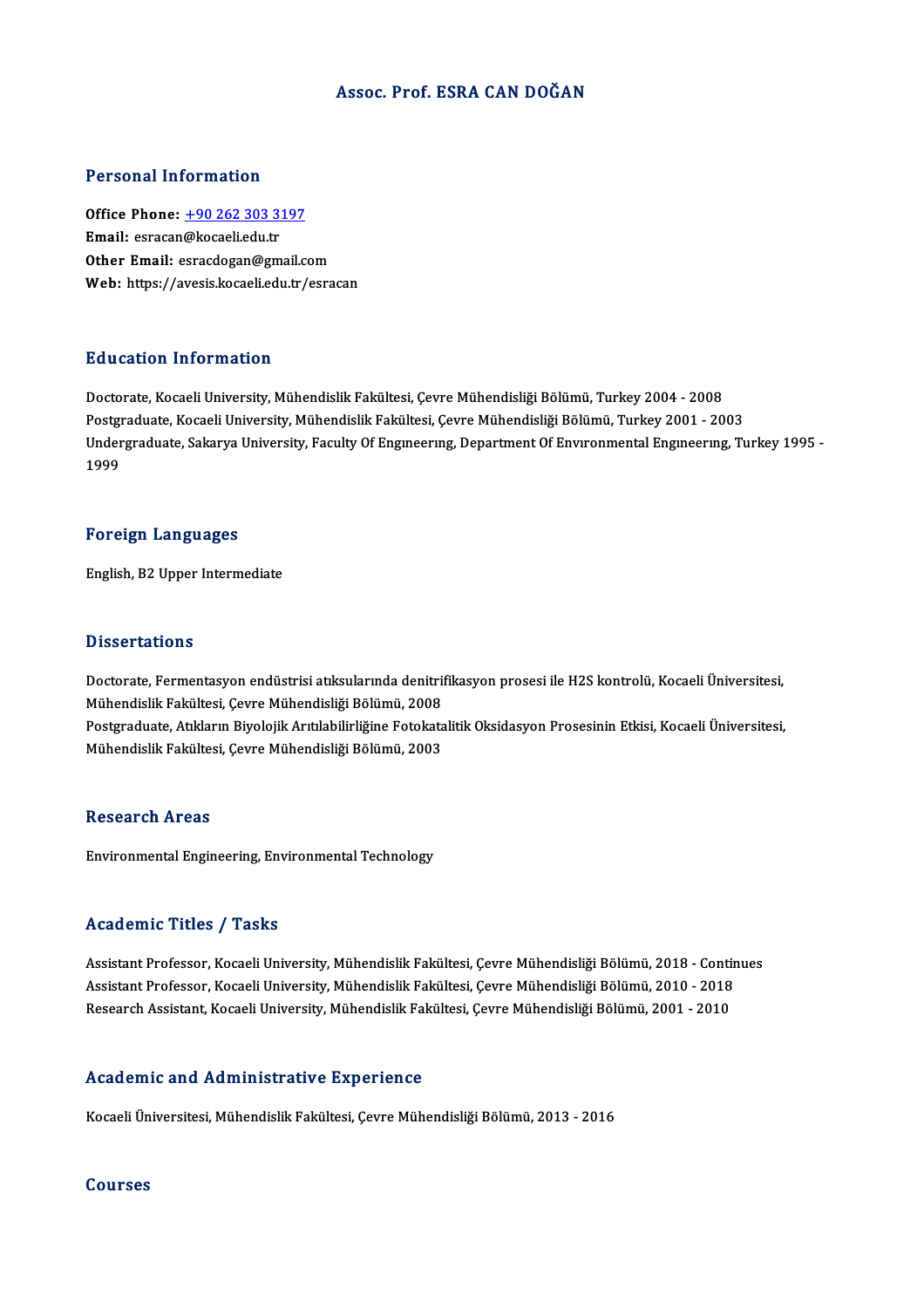TEMİZ ÜRETİM, Undergraduate TEMİZ ÜRETİM, Undergraduate<br>ANAEROBİK ARITMA TEKNOLOJİLERİ, Undergraduate<br>SU KALİTESİ VE KİPLİLİĞİ, Undergraduate TEMİZ ÜRETİM, Undergraduate<br>ANAEROBİK ARITMA TEKNOLOJİLERİ, Unde<br>SU KALİTESİ VE KİRLİLİĞİ, Undergraduate<br>DOKTOBA TEZ-Dostanata ANAEROBİK ARITMA TEKI<br>SU KALİTESİ VE KİRLİLİĞİ<br>DOKTORA TEZ, Doctorate<br>SU VE ATIKSU ARITMIND SU KALİTESİ VE KİRLİLİĞİ, Undergraduate<br>DOKTORA TEZ, Doctorate<br>SU VE ATIKSU ARITIMINDA TESİS TASARIMI, Undergraduate İLERİ ATIKSU ARITMA TEKNOLOJİLERİ, Undergraduate

## Advising Theses

Can Doğan E., Kağıt endüstrisi atıksularının membran filtrasyonu ve oluşan membran konsantrelerinin ileri oksidasyon rta vising "risses"<br>Can Doğan E., Kağıt endüstrisi atıksularının membran filtrasyonu ve oluşan membran ko<br>prosesi/ultrafiltrasyon hibrit sistemi ile arıtımı, Postgraduate, U.ALKAN(Student), 2018<br>Can Doğan E. Kağıt atıksula Can Doğan E., Kağıt endüstrisi atıksularının membran filtrasyonu ve oluşan membran konsantrelerinin ileri oksidasyo<br>prosesi/ultrafiltrasyon hibrit sistemi ile arıtımı, Postgraduate, U.ALKAN(Student), 2018<br>Can Doğan E., Kağ prosesi/ultrafiltrasyon hibrit sistemi ile arıtı<br>Can Doğan E., Kağıt atıksularından ileri oksid<br>Postgraduate, Ö.KILIÇOĞLU(Student), 2015<br>Can Doğan E. Mambran distilasyon prosesi Can Doğan E., Kağıt atıksularından ileri oksidasyon/ultrafiltrasyon hibrit sistemi kullanılarak organik madde<br>Postgraduate, Ö.KILIÇOĞLU(Student), 2015<br>Can Doğan E., Membran distilasyon prosesi ile deniz suyundan içme suyu Postgraduate, Ö.KILIÇOĞLU(Student), 2015<br>Can Doğan E., Membran distilasyon prosesi ile deniz suyundan içme suyu üretiminin tekno-ekonomik analizi,<br>Postgraduate, A.OĞUZHAN(Student), 2015

## Articles Published in Journals That Entered SCI, SSCI and AHCI Indexes

- I. Novel hybrid treatments of textile wastewater by membrane oxidation reactor: Performance investigations, optimizations and efficiency comparisons Novel hybrid treatments of textile wastewater by membrane oxidation reactor: Pe:<br>investigations, optimizations and efficiency comparisons<br>Aydiner C., Mert B. K. , Dogan E., Yatmaz H. C. , Dagli S., Aksu S., Tilki Y. M. , G investigations, optimizations and efficiency comparisons<br>Aydiner C., Mert B. K. , Dogan E., Yatmaz H. C. , Dagli S., Aksu S., Tilki Y. M. , Goren A. Y. , Balci E.<br>SCIENCE OF THE TOTAL ENVIRONMENT, vol.683, pp.411-426, 2019 Aydiner C., Mert B. K. , Dogan E., Yatmaz H. C. , Dagli S., Aksu S., Tilki Y. M. , Goren A. Y. , Balci E.<br>SCIENCE OF THE TOTAL ENVIRONMENT, vol.683, pp.411-426, 2019 (Journal Indexed in SCI)<br>II. Multi-Response Optimization
- SCIENCE OF THE TOTAL ENVIRONMENT, vol.683, pp.411-426, 2019 (Journal Indexed in SCI)<br>Multi-Response Optimization of Process Parameters for Imidacloprid Removal by<br>Using Taguchi Design<br>GENC N., DOGAN E., NARCI A.O., BICAN E Multi-Response Optimization of Proce<br>Using Taguchi Design<br>GENÇ N., DOGAN E., NARCI A.O. , BICAN E.<br>WATER ENVIRONMENT RESEARCH vol 90 WATER ENVIRONMENT RESEARCH, vol.89, no.5, pp.440-450, 2017 (Journal Indexed in SCI) GENÇ N., DOGAN E., NARCI A. O. , BICAN E.<br>WATER ENVIRONMENT RESEARCH, vol.89, no.5, pp.440-450, 2017 (Journal Indexed in SCI)<br>III. The use of output-dependent data scaling with artificial neural networks and multilinear re
- WATER ENVIRONMENT RESEARCH, vol.89, no.5, pp.440-450, 2017 (Jo<br>The use of output-dependent data scaling with artificial neura<br>for modeling of ciprofloxacin removal from aqueous solution<br>Yurtsever U. DOCAN E. CENC N The use of output-dependent<br>for modeling of ciprofloxacin<br>Yurtsever U., DOGAN E., GENÇ N.<br>JOUPMAL OF WATED DEUSE AND for modeling of ciprofloxacin removal from aqueous solution<br>Yurtsever U., DOGAN E., GENÇ N.<br>JOURNAL OF WATER REUSE AND DESALINATION, vol.7, no.1, pp.25-36, 2017 (Journal Indexed in SCI) Yurtsever U., DOGAN E., GENÇ N.<br>JOURNAL OF WATER REUSE AND DESALINATION, vol.7, no.1, pp.25-36, 2017 (Journal Indexed in SCI)<br>IV. INVESTIGATION OF CIPROFLOXACIN REMOVAL FROM AQUEOUS SOLUTION BY NANOFILTRATION<br>PROCESS

JOURNAL<br>I<mark>NVESTIG</mark><br>PROCESS<br>DOČAN E INVESTIG<br>PROCESS<br>DOĞAN E.<br>CLOBAL N

- 
- 

PROCESS<br>DOĞAN E.<br>GLOBAL NEST JOURNAL, vol.18, no.2, pp.291-308, 2016 (Journal Indexed in SCI)

## DOĞAN E.<br>GLOBAL NEST JOURNAL, vol.18, no.2, pp.291-308, 2016 (Journal Indexed in SCI)<br>V. Hierarchical prioritization of innovative treatment systems for sustainable dairy wastewater<br>managament GLOBAL NEST<br>Hierarchical<br>management<br>Avdiner C. Sen Hierarchical prioritization of innovative tre<br>management<br>Aydiner C., Sen U., Koseoglu-Imer D. Y. , Dogan E.<br>JOUPMAL OF CLEANER RRODUCTION, vol.112, pp management<br>Aydiner C., Sen U., Koseoglu-Imer D. Y. , Dogan E.<br>JOURNAL OF CLEANER PRODUCTION, vol.112, pp.4605-4617, 2016 (Journal Indexed in SCI)<br>Water resouery from treated urban westswater by ultrefiltration and reverse

## Aydiner C., Sen U., Koseoglu-Imer D. Y. , Dogan E.<br>JOURNAL OF CLEANER PRODUCTION, vol.112, pp.4605-4617, 2016 (Journal Indexed in SCI)<br>VI. Water recovery from treated urban wastewater by ultrafiltration and reverse osmosis JOURNAL O<br>Water reception<br>irrigation<br>Dogan E. V.

DoganE.,YasarA.,SenU.,Aydiner C.

URBAN WATER JOURNAL, vol.13, no.6, pp.553-568, 2016 (Journal Indexed in SCI)

## Dogan E., Yasar A., Sen U., Aydiner C.<br>URBAN WATER JOURNAL, vol.13, no.6, pp.553-568, 2016 (Journal Indexed in SCI)<br>VII. Adsorption kinetics of the antibiotic ciprofloxacin on bentonite, activated carbon, zeolite, and<br> pumice<br>GENÇ N., DOGAN E. Adsorption kineti<br>pumice<br>GENÇ N., DOGAN E.<br>DESALINATION AN

DESALINATION AND WATER TREATMENT, vol.53, no.3, pp.785-793, 2015 (Journal Indexed in SCI) GENÇ N., DOGAN E.<br>DESALINATION AND WATER TREATMENT, vol.53, no.3, pp.785-793,<br>VIII. Bentonite for ciprofloxacin removal from aqueous solution

## DESALINATION AND WATER TR<br>Bentonite for ciprofloxacin I<br>GENÇ N., Dogan E., Yurtsever M.<br>WATER SCIENCE AND TECHNOL GENÇ N., Dogan E., Yurtsever M.<br>WATER SCIENCE AND TECHNOLOGY, vol.68, no.4, pp.848-855, 2013 (Journal Indexed in SCI)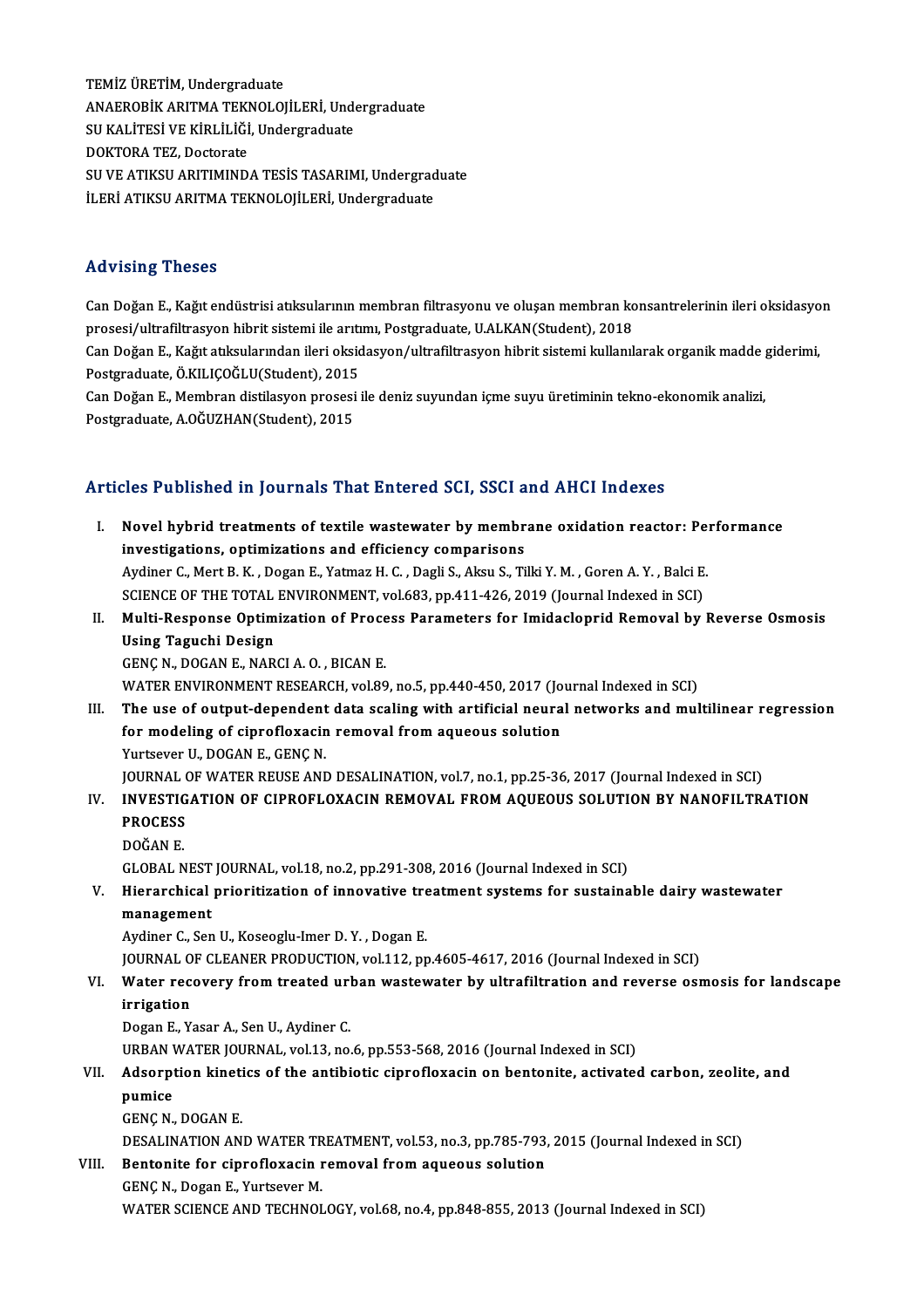IX. Simultaneous sulfide and nitrite removal from industrial wastewaters under denitrifying conditions<br>ROCAN E. TURKER M. RACASAN L. ARSLAN A Simultaneous sulfide and nitrite removal f<br>DOGAN E., TURKER M., DAGASAN L., ARSLAN A.<br>PIOTECHNOLOCY AND PIOPPOCESS ENCINEED. Simultaneous sulfide and nitrite removal from industrial wastewaters under denitrifying condit<br>DOGAN E., TURKER M., DAGASAN L., ARSLAN A.<br>BIOTECHNOLOGY AND BIOPROCESS ENGINEERING, vol.17, no.3, pp.661-668, 2012 (Journal In DOGAN E., TURKER M., DAGASAN L., ARSLAN A.<br>BIOTECHNOLOGY AND BIOPROCESS ENGINEERING, vol.17, no.3, pp.661-668, 2012 (Journal Indexed in SCI)<br>X. Sulfide removal from industrial wastewaters by lithotrophic denitrification us BIOTECHNOLOGY AND BIOPROCESS ENGINEERING, vol.17, no.3, pp.661-668, 2012 (Journal Indexed in SCI)<br>Sulfide removal from industrial wastewaters by lithotrophic denitrification using nitrate as an<br>electron acceptor<br>CAN-DOGAN Sulfide removal from industrial wastewaters b<br>electron acceptor<br>CAN-DOGAN E., TURKER M., DAGASAN L., ARSLAN A.<br>WATER SCIENCE AND TECHNOLOCY, vol.62, no.10, n electron acceptor<br>CAN-DOGAN E., TURKER M., DAGASAN L., ARSLAN A.<br>WATER SCIENCE AND TECHNOLOGY, vol.62, no.10, pp.2286-2293, 2010 (Journal Indexed in SCI)<br>Hoalth risk assessment of workers' exposure to ersanis sempeured in XI. Health risk assessment of workers' exposure to organic compounds in a tire factory WATER SCIENCE AND TECHNOLOGY, vo<br>Health risk assessment of workers'<br>Durmusoglu E., Aslan S., Can E., Bulut Z.<br>HUMAN AND ECOLOGICAL BISK ASSESS Health risk assessment of workers' exposure to organic compounds in a tire factory<br>Durmusoglu E., Aslan S., Can E., Bulut Z.<br>HUMAN AND ECOLOGICAL RISK ASSESSMENT, vol.13, no.1, pp.209-222, 2007 (Journal Indexed in SCI)<br>Pho Durmusoglu E., Aslan S., Can E., Bulut Z.<br>HUMAN AND ECOLOGICAL RISK ASSESSMENT, vol.13, no.1, pp.209-222, 2007 (Journal Indexed in SCI)<br>XII. Photooxidation: A Decolorization Procedure and a Pretreatment Step for Biodegrada HUMAN A<br>Photooxi<br>Azo Dye<br>Can Doğa Photooxidat<br>Azo Dye<br>Can Doğan E.<br><sup>Dolich Journo</sup> Azo Dye<br>Can Doğan E.<br>Polish Journal Of Environmental Studies, vol.15, no.1, pp.73-79, 2006 (Journal Indexed in SCI Expanded)<br>Improvement of the westswater biodesradebility by means of photosatelytic and wet evidet Can Doğan E.<br>Polish Journal Of Environmental Studies, vol.15, no.1, pp.73-79, 2006 (Journal Indexed in SCI Expanded)<br>XIII. Improvement of the wastewater biodegradability by means of photocatalytic and wet oxidation<br>npecess Polish Journal Of Environmental Studies, vol.15, no.1, pp<br>Improvement of the wastewater biodegradability<br>processes in the presence of hydrogen peroxide<br>CENC N. APSLAN A. Can Desan E Improvement of the wastewate<br>processes in the presence of h<br>GENÇ N., ARSLAN A., Can-Dogan E.<br>CHEMICAL AND PIOCHEMICAL EN processes in the presence of hydrogen peroxide<br>GENÇ N., ARSLAN A., Can-Dogan E.<br>CHEMICAL AND BIOCHEMICAL ENGINEERING QUARTERLY, vol.19, no.4, pp.391-396, 2005 (Journal Indexed in<br>SCI) GENC N., ARSLAN A., Can-Dogan E. CHEMICAL AND BIOCHEMICAL ENGINEERING QUARTERLY, vol.19, no.4, pp.391-396, 2005 (Journal Indexed in<br>SCI)<br>XIV. Photocatalytic oxidation process as a pretreatment step in improvement of the biodegradebality<br>Can E. CENC.N SCI)<br>Photocatalytic<br>Can E., GENÇ N.<br>EDESENHIS ENV Photocatalytic oxidation process as a pretreatment step in improvement of the biodeg<br>Can E., GENÇ N.<br>FRESENIUS ENVIRONMENTAL BULLETIN, vol.13, no.4, pp.312-316, 2004 (Journal Indexed in SCI)

FRESENIUS ENVIRONMENTAL BULLETIN, vol.13, no.4, pp.312-316, 2004 (Journal Indexed in SCI)<br>Articles Published in Other Journals

rticles Published in Other Journals<br>I. Tekstil endüstrisinde bütünleşik membran sistemi ile su geri kazanımı ve hibrit ileri<br>Aksidesyan (mambran filtresyanı) ile kansantrelerin arıtımı ve yönetimi oksidasyon/membran filtrasyon.<br>Tekstil endüstrisinde bütünleşik membran sistemi ile su geri kazanımı v<br>Wirl Mort B. Can Dožan E. BalguE. Tilli V. M. Algu S. Cöran A. V. Aydınan C. Tekstil endüstrisinde bütünleşik membran sistemi ile su geri kazanın<br>oksidasyon/membran filtrasyonu ile konsantrelerin arıtımı ve yönet<br>Kırıl Mert B., Can Doğan E., Balcı E., Tilki Y. M. , Aksu Ş., Gören A.Y. , Aydıner C.<br> oksidasyon/membran filtrasyonu ile konsantrelerin arıtımı ve yönetimi<br>Kırıl Mert B., Can Doğan E., Balcı E., Tilki Y. M. , Aksu Ş., Gören A. Y. , Aydıner C.<br>PAMUKKALE UNIVERSITY JOURNAL OF ENGINEERING SCIENCES-PAMUKKALE UN Kırıl Mert B., Can Doğan E., Balcı E., Tilki Y. M. , Aksu Ş., Gören A. Y. , Aydıner C.<br>PAMUKKALE UNIVERSITY JOURNAL OF ENGINEERING SCIENCES-PAMUKKALE UNIVER:<br>BILIMLERI DERGISI, vol.24, no.3, pp.468-475, 2018 (Other Referee PAMUKKALE UNIVERSITY JOURNAL OF ENGINEERING SCIENCES-PAMUKKALE UNIVERSITESI MUHEN<br>BILIMLERI DERGISI, vol.24, no.3, pp.468-475, 2018 (Other Refereed National Journals)<br>II. Kağıt Endüstrisi Atıksularının Yeniden Kullanım

# BILIMLERI DERGISI, vol.24, no.3, pp.468-475, 2018 (Other Refereed National Journals)<br>II. Kağıt Endüstrisi Atıksularının Yeniden Kullanımında Uygun Nanofiltrasyon Membranların<br>Belirlenmesi

CANDOĞANE.,AYDINERC.,KIRILMERTB.,NARCIA.O. ,KılıçoğluÖ.,DURNAE.,AkbacakU.A. Belirlenmesi<br>CAN DOĞAN E., AYDINER C., KIRIL MERT B., NARCI A. O. , Kılıçoğlu Ö., DURNA E., Akbacak U. A.<br>Pamukkale Üniversitesi Fen Bilimleri Dergisi, vol.23, no.3, pp.279-287, 2017 (Other Refereed National Journals)<br>Koği CAN DOĞAN E., AYDINER C., KIRIL MERT B., NARCI A. O. , Kılıçoğlu Ö., DURNA E., Akbacak U. A.<br>Pamukkale Üniversitesi Fen Bilimleri Dergisi, vol.23, no.3, pp.279-287, 2017 (Other Refereed National<br>III. Kağit Atiksularından B

## Pamukkale Üniver<br>Kağit Atiksulari<br>Minimizasyonu<br>AYDINER C. CAN Kağit Atiksularindan Bütünleşik Membran Sistemi Ile Su Geri Kazanimi V<br>Minimizasyonu<br>AYDINER C., CAN DOĞAN E., KIRIL MERT B., NARCI A. O. , DURNA E., Akbacak U. A.<br>Sakarya Üniversitesi Een Bilimleri Enstitüsü Dersisi val 3

Minimizasyonu<br>AYDINER C., CAN DOĞAN E., KIRIL MERT B., NARCI A. O. , DURNA E., Akbacak U. A.<br>Sakarya Üniversitesi Fen Bilimleri Enstitüsü Dergisi, vol.21, no.2, 2017 (Other Refereed National Journals)<br>Tekstil Vıkama Atıksu

## AYDINER C., CAN DOĞAN E., KIRIL MERT B., NARCI A. O. , DURNA E., Akbacak U. A.<br>Sakarya Üniversitesi Fen Bilimleri Enstitüsü Dergisi, vol.21, no.2, 2017 (Other Refereed National Journals)<br>IV. Tekstil Yıkama Atıksularınd Sakarya Üniversitesi Fen Bilimleri E<mark>tkisinin Araştırılması</mark><br>Türünün Etkisinin Araştırılması<br>AYDINER GUKELI MERT BUGAN DO Tekstil Yıkama Atıksularından Basınçlı Membran Proseslerle Su Geri Kazan:<br>Türünün Etkisinin Araştırılması<br>AYDINER C., KIRIL MERT B., CAN DOĞAN E., Balcı E., TİLKİ Y. M. , Aksu Ş., GÖREN A. Y.<br>Uludağ Üniversitesi Mühandisli

Uludağ Üniversitesi Mühendislik Fakültesi Dergisi, vol.21, no.2, pp.319-330, 2016 (Other Refereed National Journals) AYDINER<br>Uludağ Ün<br>Journals)<br>Tonrakla

V. Topraklarda PCB ve PAH'xxların İncelenmesi: Alikahya Bölgesi Journals)<br>Topraklarda PCB ve PAH'xxların İncelenmesi: Alikahya Bölgesi<br>ÇETİNDAMAR D., VELİ S., ÖZTÜRK T., ARSLANBAŞ D., ASLAN KILAVUZ S., ÇETİN DOĞRUPARMAK Ş., CAN DOĞAN E.<br>Pelitelmik Devsisi vel 17. no 3. np 127.122.2014 Topraklarda PCB ve PAH'xxların İncelenmesi: Alikahya Bölgesi<br>ÇETİNDAMAR D., VELİ S., ÖZTÜRK T., ARSLANBAŞ D., ASLAN KILAVUZ S., ÇETİN DOĞI<br>Politeknik Dergisi, vol.17, no.3, pp.127-133, 2014 (Other Refereed National Journal Politeknik Dergisi, vol.17, no.3, pp.127-133, 2014 (Other Refereed National Journals)<br>VI. Investigation of PCB ve PAHsin Soil: Alikahya Region

## Çetindamar D., Veli S., Ötürk T., Arslanbaş D., Aslan Klavuz S., Çetin Doğruparmak Ş., CAN DOĞAN E. Investigation of PCB ve PAHsin Soil: Alikahya Region<br>Çetindamar D., Veli S., Ötürk T., Arslanbaş D., Aslan Klavuz S., Çetin Doğruparmak Ş., CAN DOĞAN E.<br>JOURNAL OF POLYTECHNIC-POLITEKNIK DERGISI, vol.17, no.3, pp.127-133, Çetindamar D., Veli S., Ötürk T., Arslanbaş D., Aslan Klavuz S., Çetin Doğruparmak Ş<br>JOURNAL OF POLYTECHNIC-POLITEKNIK DERGISI, vol.17, no.3, pp.127-133, 2014<br>VII. Hastane Atıksularında Makro ve Mikro Kirleticiler ve A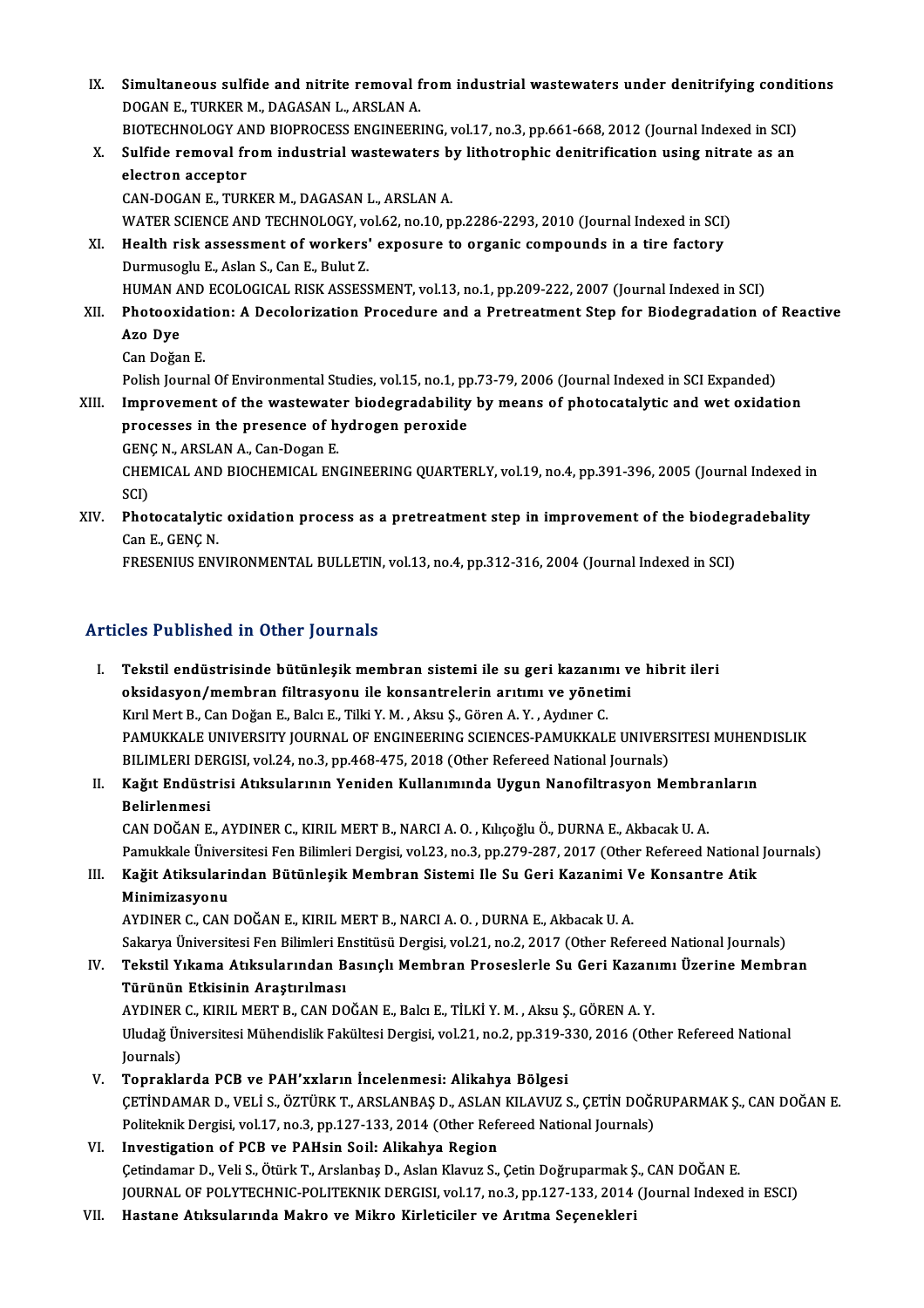Yaşar A., CAN DOĞAN E., ARSLAN A. Yaşar A., CAN DOĞAN E., ARSLAN A.<br>Erciyes Üniversitesi Fen Bilimleri Enstitüsü Dergisi, vol.29, no.2, pp.144-158, 2013 (Other Refereed National Yaşar A., (<br>Erciyes Ür<br>Journals)<br>ANAMAC Erciyes Üniversitesi Fen Bilimleri Enstitüsü Dergisi, vol.29, n<br>Journals)<br>VIII. ANAMMOX Anaerobik Amonyum Oksidasyon Prosesi<br>CAN DOČAN E. Kulu I.

- Journals)<br>VIII. ANAMMOX Anaerobik Amonyum Oksidasyon Prosesi<br>CAN DOĞAN E., Kırlı L. Celal Bayar Üniversitesi Fen Bilimleri Dergisi, vol.4, no.2, pp.153-168, 2008 (Other Refereed National Journals) CAN DOĞAN E., Kırlı L.<br>17. Celal Bayar Üniversitesi Fen Bilimleri Dergisi, vol.4, no.2, pp.153-2<br>17. Atık Arıtımında Islak Oksidasyon Prosesinin Uygulanması<br>17. CENCN, CAN DOĞAN E
- Celal Bayar Üniversitesi<br>Atık Arıtımında Islak<br>GENÇ N., CAN DOĞAN E.<br>Su Kirlenmesi Kentrolü I GENÇ N., CAN DOĞAN E.<br>Su Kirlenmesi Kontrolü Dergisi, vol.12, no.1, pp.41-49, 2004 (Other Refereed National Journals)

## Books&Book Chapters

ooks & Book Chapters<br>I. Marmara Seawater Desalination by MembraneDistillation: Direct Consumption Assessment<br>Aspectueed Drinking Weter soft Cook Chapters<br>Marmara Seawater Desalina<br>ofProduced Drinking Water<br>AVDINER C. IMER D. V. ÖNCEL Marmara Seawater Desalination by MembraneDistillation: Direct Consumption Assessment<br>ofProduced Drinking Water<br>AYDINER C., İMER D. Y. , ÖNCEL M. S. , CAN DOĞAN E., NARCI A. O. , ÇAKMAK Ş., YILMAZ T. N. , ÇELEBİ E. E. , TİL

of<mark>Pr</mark><br>AYDI<br>Y. M.<br>in: D. AYDINER C., İMER D. Y. , ÖNCEL M. S. , CAN DOĞAN E., NARCI A. O. , ÇAI<br>Y. M.<br>in: Desalination, Taner Yonar, Editor, INTECH, Rijeka, pp.99-126, 2017

# in: Desalination, Taner Yonar, Editor, INTECH, Rijeka, pp.99-126, 2017<br>Refereed Congress / Symposium Publications in Proceedings

- efereed Congress / Symposium Publications in Proceedings<br>I. GEMİ İNŞA ve BAKIM-ONARIM ENDÜSTRİSİNDE ÇEVRESEL ETKİLERİN DEĞERLENDİRİLMESİ<br>NARÇI A O. CANDOĞAN E. KAYA D. Gerkin D. NARCI A.O., CANDOĞANE., KAYA D., Coşkun D.<br>NARCI A.O., CAN DOĞAN E., KAYA D., Coşkun D.<br>NARCI A.O., CAN DOĞAN E., KAYA D., Coşkun D. INTERNATIONAL MARMARA SCIENCE AND SOCIAL SCIENCES CONGRESS, Kocaeli, Turkey, 1 - 03 November 2019,<br>pp.872-879 NARCI A.O., CAN DOĞAN E., KAYA D., Coşkun D. INTERNATIONAL MARMARA SCIENCE AND SOCIAL SCIENCES CONGRESS, Kocaeli, Turkey, 1 - 03 Nov<br>pp.872-879<br>II. Assessment of Environmental Impacts in Shipbuilding and Maintenance-Repair Industry<br>NARCLA O. CAN DOČAN E. KAYA D. Stri
- pp.872-879<br>Assessment of Environmental Impacts in !<br>NARCI A. O. , CAN DOĞAN E., KAYA D., öztürk d.<br>International Mermare Sciences Congress IMA! Assessment of Environmental Impacts in Shipbuilding and Maintenance-Repair Industry<br>NARCI A. O. , CAN DOĞAN E., KAYA D., öztürk d.<br>International Marmara Sciences Congress, IMASCON, 2019, Kocaeli, Turkey, 1 - 03 November 20 NARCI A. O. , CAN DOĞAN E., KAYA D., öztürk d.<br>International Marmara Sciences Congress, IMASCON, 2019, Kocaeli, Turkey, 1 - 03 November 201<br>III. Metal Kaplama Endüstrisine Ait Atıksuların Fenton Prosesi ile Arıtımının İnce
- International Marmara Sciences Congress, IMASCON, 2019, Kocaeli, Turkey, 1 03 November 2019<br>Metal Kaplama Endüstrisine Ait Atıksuların Fenton Prosesi ile Arıtımının İncelenmesi<br>ARSLAN A., CAN DOĞAN E., TOPKAYA E., NARCI Metal Kaplama Endüstrisine Ait Atıksuların Fenton Prosesi ile Arıtımının İncelenmes<br>ARSLAN A., CAN DOĞAN E., TOPKAYA E., NARCI A. O. , BAŞTAR H., AÇIKGÖZ K., VELİ S.<br>I. Uluslararası Çevre Mühendisliği Kongresi, Kocaeli, Tu ARSLAN A., CAN DOĞAN E., TOPKAYA E., NARCI A. O. , BAŞTAR H., AÇIKGÖZ K., VELİ S.<br>I. Uluslararası Çevre Mühendisliği Kongresi, Kocaeli, Turkey, 10 - 12 October 2019, pp.326-333<br>IV. Metal Kaplama Endüstrisine Ait Atıksuları
- ARSLAN A., CAN DOĞAN E., TOPKAYA E., NARCI A. O. , Baştar H., Açıkgöz K., VELİ S.<br>13.Ulusal, 1.Uluslararası Cevre Mühendisliği Kongresi, Kocaeli, Turkey, 10 12 October 2019, pp.1-8 Metal Kaplama Endüstrisine Ait Atıksuların Fenton Prosesi İle Arıtımının İncelenmesi<br>ARSLAN A., CAN DOĞAN E., TOPKAYA E., NARCI A. O. , Baştar H., Açıkgöz K., VELİ S.<br>13.Ulusal, 1.Uluslararası Çevre Mühendisliği Kongresi, ARSLAN A., CAN DOĞAN E., TOPKAYA E., NARCI A. O. , Baştar H., Açıkgöz K., VELİ S.<br>13.Ulusal, 1.Uluslararası Çevre Mühendisliği Kongresi, Kocaeli, Turkey, 10 - 12 October 2019, pp.1-8<br>1. Kentsel Atıksulardan Sulama Suyu Ger
- 13.Ulusal, 1.Ulu<br>Kentsel Atıksı<br>Kıyaslanması<br><sup>Voçor A</sup>. CAN E Kentsel Atıksulardan Sulama Suyu Geri Kazan<br>Kıyaslanması<br>Yaşar A., CAN DOĞAN E., AYBERK H. S. , AYDINER C.<br>International Sumnesium en Urban Weter and West Kı<mark>yaslanması</mark><br>Yaşar A., CAN DOĞAN E., AYBERK H. S. , AYDINER C.<br>International Symposium on Urban Water and Wastewater Management, Denizli, Turkey, 25 - 27 October 2018

- Yaşar A., CAN DOĞAN E., AYBERK H. S. , AYDINER C.<br>International Symposium on Urban Water and Wastewater Management, Denizli, Turkey, 25 2<br>VI. Multi Response Optimization of Nanofiltration Process for Carbamazepine Remova International Symposium on Urban Water and Wastewate<br>Multi Response Optimization of Nanofiltration Proc<br>NARCI A. O. , ULUKOYLU u., KIRIL MERT B., CAN DOĞAN E.<br>4. International Conference on Environmental Science and Multi Response Optimization of Nanofiltration Process for Carbamazepine Removal<br>NARCI A. O. , ULUKOYLU u., KIRIL MERT B., CAN DOĞAN E.<br>4. International Conference on Environmental Science and Technology, 19 - 23 September
- NARCI A. O. , ULUKOYLU u., KIRIL MERT B., CAN DOĞAN E.<br>4. International Conference on Environmental Science and Technology, 19 23 September 2018<br>VII. Techno-Economic Analysis of Zero/Near Zero Liquid Discharge Applic 4. International Conference on Environmental Science a<br>Techno-Economic Analysis of Zero/Near Zero Lic<br>Wastewater Treatment System in Paper Industry<br>AVDINER G. NARCLA O. GAN DOČAN E Techno-Economic Analysis of Zero/l<br>Wastewater Treatment System in Pa<br>AYDINER C., NARCI A. O. , CAN DOĞAN E.<br><sup>2nd</sup> International Conference on Integrat Wastewater Treatment System in Paper Industry<br>AYDINER C., NARCI A. O. , CAN DOĞAN E.<br>3rd International Conference on Integrated Environmental Management for Sustainable Development, Sousse,<br>Tunisia 2, .0E May 2019 AYDINER C., NARCI A. O. ,<br>3rd International Confere<br>Tunisia, 2 - 05 May 2018<br>Ese Innovative Industi 3rd International Conference on Integrated Environmental Management for Sustainable Development, Sousse,<br>Tunisia, 2 - 05 May 2018<br>VIII. Eco-Innovative Industrial Wastewater Treatment System for Sustainable Water Management
- Tunisia, 2 05 May 2018<br>Eco-Innovative Industrial Wastewater Treati<br>on Zero Liquid Discharge in Paper Industry<br>CAN DOČAN E NAPCLA O, DUPNA E VATMAZ H Eco-Innovative Industrial Wastewater Treatment System for Sustainable Water Manageme:<br>on Zero Liquid Discharge in Paper Industry<br>CAN DOĞAN E., NARCI A.O., DURNA E., YATMAZ H. C. , TOPÇU S., YILMAZ T. N. , AYDINER C., AKNAR on Zero Liquid Discharge in Paper Industry<br>CAN DOĞAN E., NARCI A. O. , DURNA E., YATMAZ H. C. , TOPÇU S., YILMAZ T. N. , AYDINER C., AKNAR M.<br>3rd International Conference on Integrated Environmental Management for Sustaina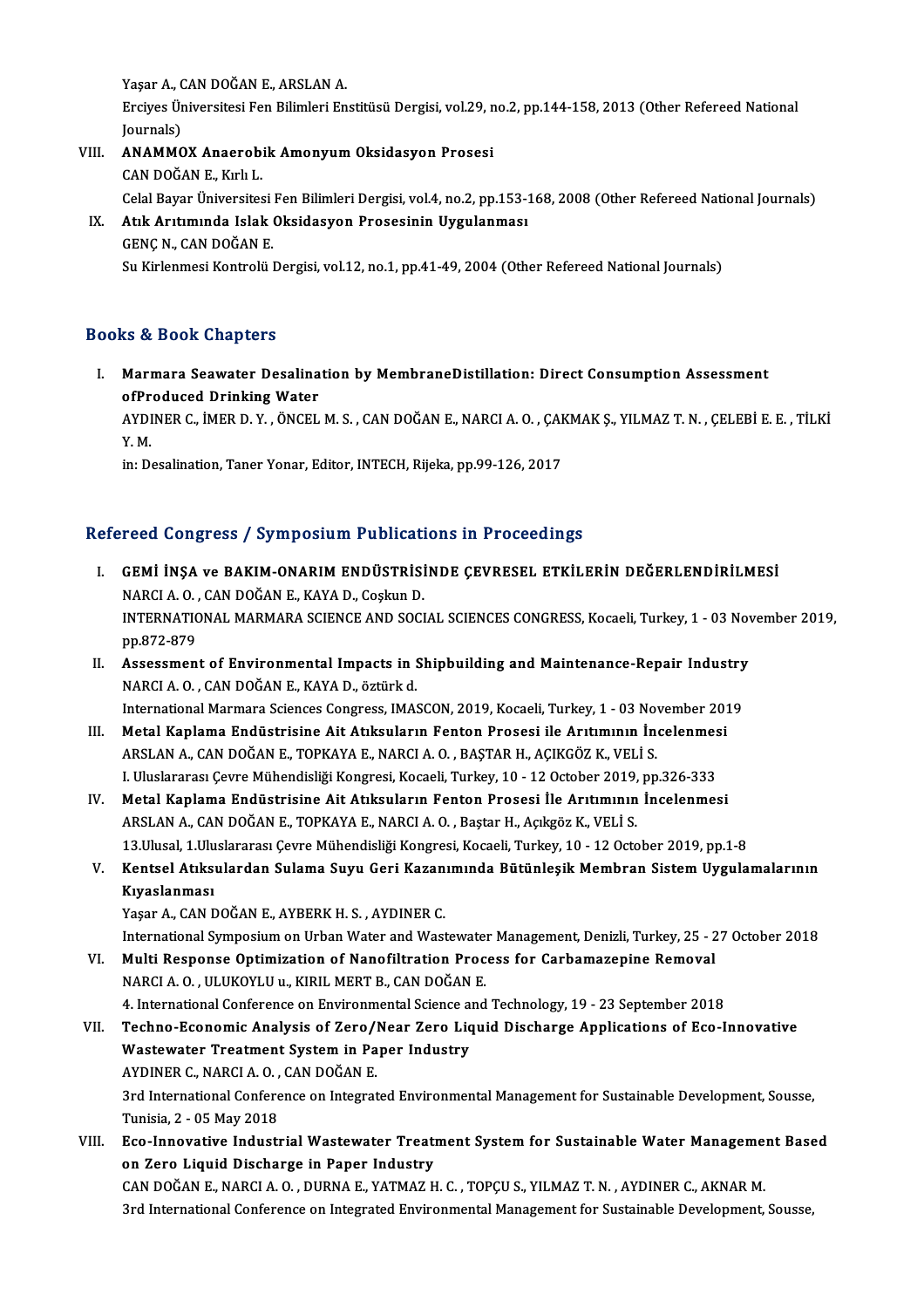Tunisia,2 -05May2018

IX. Kâğıt Sanayinde Eko-Yenilikçi Atıksu Arıtma Sisteminin Sıfır ve Sıfıra Yakın Sıvı Deşarjı Tunisia, 2 - 05 May 2018<br>Kâğıt Sanayinde Eko-Yenilikçi Atıksu Arıtı<br>Uygulamalarının Tekno-Ekonomik Analizi<br>AYDINER G. GAN DOČAN E. NARCLA O Kâğıt Sanayinde Eko-Yenilikçi Atıksı<br>Uygulamalarının Tekno-Ekonomik A<br>AYDINER C., CAN DOĞAN E., NARCI A. O.<br>E. Ulucel Membran Telmoleiileri ve Uygu <mark>Uygulamalarının Tekno-Ekonomik Analizi</mark><br>AYDINER C., CAN DOĞAN E., NARCI A. O.<br>5. Ulusal Membran Teknolojileri ve Uygulamaları Sempozyumu, İstanbul, Turkey, 21 - 23 September 2017, pp.74<br>Kâğıt Sanayinde Sıfır Suy Desarina

AYDINER C., CAN DOĞAN E., NARCI A. O.<br>5. Ulusal Membran Teknolojileri ve Uygulamaları Sempozyumu, İstanbul, Turkey, 21 - 23 September 2017, pp.74<br>8. Kâğıt Sanayinde Sıfır Sıvı Deşarjına Dayalı Sürdürülebilir Su Yönetimi iç 5. Ulusal Membran Tekne<br>Kâğıt Sanayinde Sıfır<br>Atıksu Arıtma Sistemi<br>AYDINER C. GAN DOČAN

AYDINERC.,CANDOĞANE.,YATMAZH.C. ,DURNAE.,TOPÇUS.,YILMAZ T.N. ,AKNARM.,NARCIA.O. Atıksu Arıtma Sistemi<br>AYDINER C., CAN DOĞAN E., YATMAZ H. C. , DURNA E., TOPÇU S., YILMAZ T. N. , AKNAR M., NARCI A. O.<br>5. Ulusal Membran Teknolojileri ve Uygulamaları Sempozyumu, İstanbul, Turkey, 21 - 23 September 2017, AYDINER C., CAN DOĞAN E., YATMAZ H. C. , DURNA E., TOPÇU S., YILMAZ T. N. , AKNAR M., NARCI A. O.<br>5. Ulusal Membran Teknolojileri ve Uygulamaları Sempozyumu, İstanbul, Turkey, 21 - 23 September 2017, pp.71<br>XI. A Comprehens

- 5. Ulusal Membran Teknolojileri ve Uygulamalar<br>A Comprehensive Analysis on Eco-Innovat<br>Zero Liquid Discharge in Textile Industry<br>AYDINER C. NARCLA O. SEN Ü. CAN DOČAN E XI. A Comprehensive Analysis on Eco-Innovative Treatment Systems for Water Reuse and Zero/Near<br>Zero Liquid Discharge in Textile Industry<br>AYDINER C., NARCI A. O. , SEN Ü., CAN DOĞAN E. 2. International Conference on Civil and Environmental Engineering, Nevşehir, Turkey, 8 - 10 May 2017
- AYDINER C., NARCI A. O. , ŞEN Ü., CAN DOĞAN E.<br>2. International Conference on Civil and Environmental Engineering, Nevşehir, Turkey, 8 10 May 2017<br>XII. Eco-Innovative Treatment Systems for Zero Liquid Discharge: Demo 2. International Conference on Civil a<br>Eco-Innovative Treatment System<br>Management in Textile Industry<br>AVDINER C. CAN DOČAN E. KIPH M Eco-Innovative Treatment Systems for Zero Liquid Discharge: Demonstration for Sustair<br>Management in Textile Industry<br>AYDINER C., CAN DOĞAN E., KIRIL MERT B., YILMAZ t.n. , BALCI E., TOPÇU s., TONGEL c., NARCI A. O.<br>2. Inte Management in Textile Industry<br>AYDINER C., CAN DOĞAN E., KIRIL MERT B., YILMAZ t. n. , BALCI E., TOPÇU s., TONGEL c., NARCI A. O.<br>2. International Conference on Civil and Environmental Engineering, Nevşehir, Turkey, 8 - 10

- AYDINER C., CAN DOĞAN E., KIRIL MERT B., YILMAZ t. n. , BALCI E., TOPÇU s., TONGEL c., NARCI A. O.<br>2. International Conference on Civil and Environmental Engineering, Nevşehir, Turkey, 8 10 May 2017<br>XIII. Investigation o 2. International Conference on Civil and Environmental Engineering<br>Investigation of optimum treatability of paper mill industry<br>by using fenton and photo fenton enhanced ultrafiltration<br>CAN DOČAN E, NAPCLA O, KIPU, MERT P, Investigation of optimum treatability of paper mill industry wastewater with<br>by using fenton and photo fenton enhanced ultrafiltration<br>CAN DOĞAN E., NARCI A. O. , KIRIL MERT B., KILIÇOĞLU ö., AKBACAK u. a. , AYDINER C.<br>2nd by using fenton and photo fenton enhanced ultrafiltration<br>CAN DOĞAN E., NARCI A.O., KIRIL MERT B., KILIÇOĞLU ö., AKBACAK u. a., AYDINER C.<br>2nd International Conference on Environmental Science and Technology (ICOEST), 28 S CAN DOĞAN E., NARCI A. O., KIRIL MERT B., KILIÇOĞLU ö., AKBACAK u. a., AYDINER C. 2nd International Conference on Environmental Science and Technology (ICOEST), 28 September - 0<br>2016<br>XIV. INVESTIGATION OF OPTIMUM TREATABILITY OF PAPER INDUSTRY WASTEWATER WITH
- INNOVATIVE APPLICATION BY USING FENTONAND PHOTO FENTON ENHANCED ULTRAFILTRATION<br>CAN DOĞAN E., NARCI A. O., KIRIL MERT B., Kılıçoğlu Ö., Akbacak U. A., AYDINER C. INVESTIGATION OF OPTIMUM TREATABILITY OF PAPER INDUSTRY WASTI<br>INNOVATIVE APPLICATION BY USING FENTONAND PHOTO FENTON ENHA<br>CAN DOĞAN E., NARCI A. O. , KIRIL MERT B., Kılıçoğlu Ö., Akbacak U. A. , AYDINER C.<br>IL INTERNATIONAL INNOVATIVE APPLICATION BY USING FENTONAND PHOTO FENTON ENHANCED ULTRAFILTRATION<br>CAN DOĞAN E., NARCI A. O. , KIRIL MERT B., Kılıçoğlu Ö., Akbacak U. A. , AYDINER C.<br>II. INTERNATIONAL CONFERENCE ONENVIRONMENTAL SCIENCE AND T CAN D<br>II. INT<br>2016<br>Deter
- XV. Determination of appropriate technology for reuse of paper industry wastewater 2016<br>Determination of appropriate technology for reuse of paper industry wastewater<br>CAN DOĞAN E., NARCI A. O. , YATMAZ H. C. , DURNA e., AKNAR m. s. , TOPÇU s., YILMAZ t. n. , AYDINER C.<br>2nd International Conference on Env Determination of appropriate technology for reuse of paper industry wastewater<br>CAN DOĞAN E., NARCI A. O. , YATMAZ H. C. , DURNA e., AKNAR m. s. , TOPÇU s., YILMAZ t. n. , AYDINER C.<br>2nd International Conference on Environm CAN D<br>2nd In<br>2016<br>Treet 2nd International Conference on Environmental Science and Technology (ICO<br>2016<br>XVI. Treatment of Sanitary Landfill Leachate using Membrane Distilation<br>Sobin C. KIBU MERT B. TU KU M. AVDINER C. CAN DOČAN E
- 2016<br>Treatment of Sanitary Landfill Leachate using Membrane<br>Şahin G., KIRIL MERT B., TİLKİ Y. M. , AYDINER C., CAN DOĞAN E.<br>International Conference on Environmental Science and Technol. Sahin G., KIRIL MERT B., TİLKİ Y. M. , AYDINER C., CAN DOĞAN E.<br>International Conference on Environmental Science and Technology, Huston, 4 - 06 June 2016 Sahin G., KIRIL MERT B., TİLKİ Y. M. , AYDINER C., CAN DOĞAN E.<br>International Conference on Environmental Science and Technology, Huston, 4 - 06 June 2016<br>XVII. Drinking water production from marmara seawater using mem
- International Conference on Environmen<br>Drinking water production from man<br>direct consumption by human being<br>AVDINER C. IMER B. V. ÖNCEL M. S. CA Drinking water production from marmara seawater using membrane distillation An evaluation on its<br>direct consumption by human being<br>AYDINER C., İMER D. Y. , ÖNCEL M. S. , CAN DOĞAN E., NARCI A. O. , ÇAKMAK ş., YILMAZ t. n. dii<br>AY<br>M. AYDINER C., İMER D. Y. , ÖNCEL M. S. , CAN DOĞAN E., NARCI A. O. , ÇAKMAK ş., YILMAZ t. n. , ÇELEBİ<br>M.<br>2nd International Conference on Desalination and Environment, Doha, Qatar, 23 - 26 January 2016<br>A novel bybrid prosess

2nd International Conference on Desalination and Environment, Doha, Qatar, 23 - 26 January 2016

# M.<br>2nd International Conference on Desalination and Environment, Doha, Qatar, 23 - 26 January 2016<br>XVIII. A novel hybrid process for industrial wastewater treatment Fenton and photo Fenton enhanced<br>ultrafiltration A novel hybrid process for industrial wastewater treatment Fenton and photo Fenton en<br>ultrafiltration<br>AYDINER C., KIRIL MERT B., CAN DOĞAN E., YATMAZ H. C. , Aksu Ş., TİLKİ Y. M. , GÖREN A. Y. , Balcı E.<br>2nd International

ultrafiltration<br>AYDINER C., KIRIL MERT B., CAN DOĞAN E., YATMAZ H. C. , Aksu Ş., TİLKİ Y. M. , GÖREN A. Y. , Balcı E.<br>2nd International Conference on Desalination and Environment, Qatar, Doha, Qatar, 23 - 26 January 2016<br>K AYDINER C., KIRIL MERT B., CAN DOĞAN E., YATMAZ H. C. , Aksu Ş., TİLKİ Y. M. , GÖREN A. Y. , Balcı E.<br>2nd International Conference on Desalination and Environment, Qatar, Doha, Qatar, 23 - 26 January 2016<br>XIX. Kentsel

2nd International Conference on Desalination and Environment, Qatar, Doha, Qatar, 23 - 26 January 2016<br>Kentsel Arıtılmış Atıksulardan Sulama Suyu Geri Kazanımında Ultrafiltrasyon ve Nanofiltrasyo<br>Proseslerinin Etkinlikleri Kentsel Arıtılmış Atıksulardan Sulama Suyu Geri Kazanımında Ultrafiltrasyon ve Nanofiltrasyon Proseslerinin Etkinliklerinin Belirlenmesi<br>YAŞAR A., CAN DOĞAN E., AYBERK H. S. , AYDINER C.<br>11. Ulusal Çevre Mühendisliği Kongresi, Bursa, Turkey, 15 - 17 October 2015, vol.2, pp.476-504<br>Tekstil Yıkama Banyasu, Atıksulanı

YAŞAR A., CAN DOĞAN E., AYBERK H. S. , AYDINER C.<br>11. Ulusal Çevre Mühendisliği Kongresi, Bursa, Turkey, 15 - 17 October 2015, vol.2, pp.476-504<br>XX. Tekstil Yıkama Banyosu Atıksularının Fenton ve Foto Fenton Prosesleri 11. Ulusal Çev<br>Tekstil Yıkar<br>İncelenmesi<br>AYDINER G. K Tekstil Yıkama Banyosu Atıksularının Fenton ve Foto Fenton Prosesleri ile Arıtılabilirliğini<br>İncelenmesi<br>AYDINER C., KIRIL MERT B., YATMAZ H. C. , CAN DOĞAN E., AKSU Ş., TİLKİ Y. M. , GÖREN A. Y. , BALCI E.<br>11 Ulucel Ceure

İncelenmesi<br>AYDINER C., KIRIL MERT B., YATMAZ H. C. , CAN DOĞAN E., AKSU Ş., TİLKİ Y. M. , GÖREN A. Y. , BALCI E.<br>11. Ulusal Çevre Mühendisliği Kongresi, Bursa, Turkey, 15 - 17 October 2015, vol.2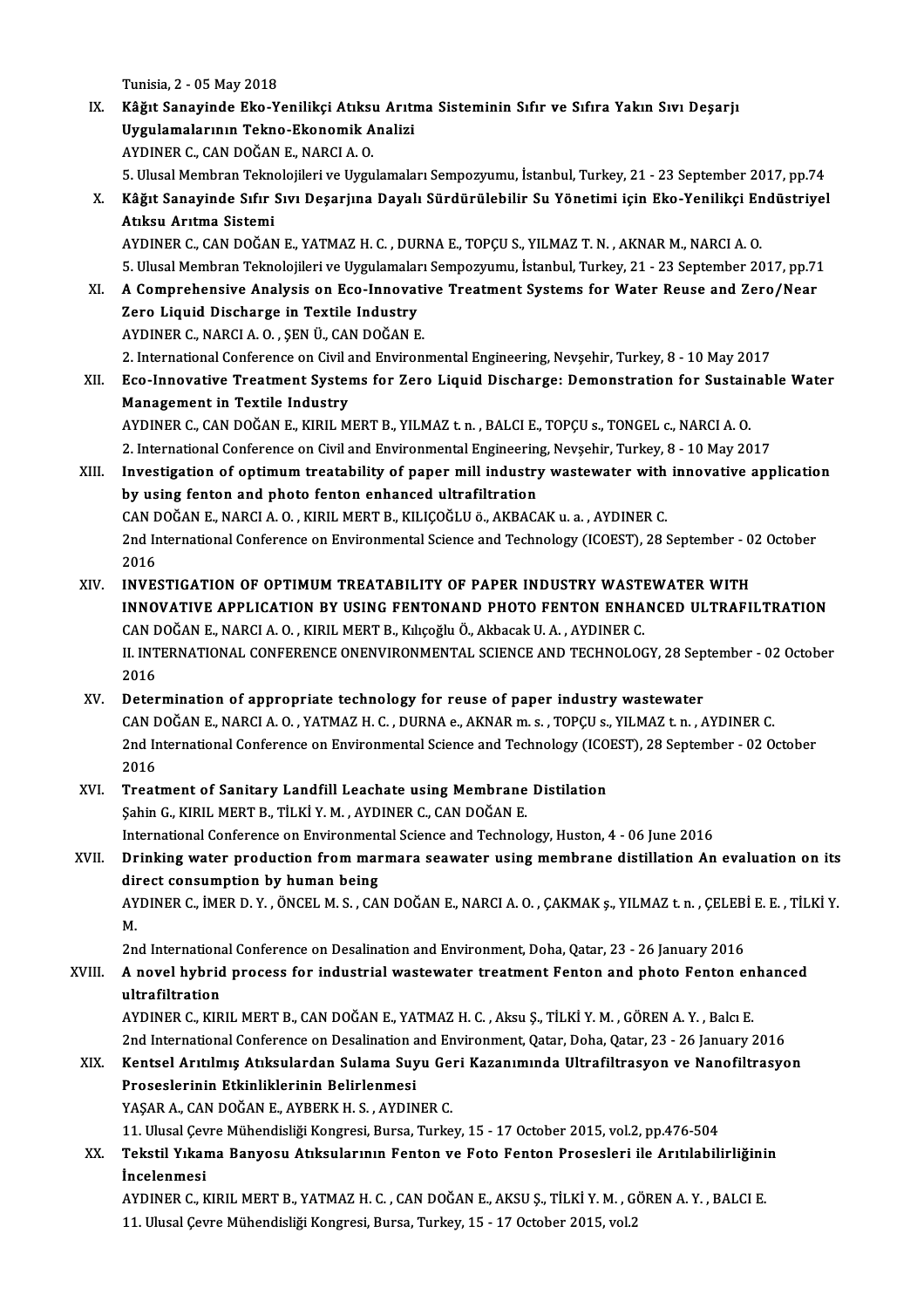| XXI.         | Kağıt Endüstrisi Atıksularının Fenton ve Foto Fenton Prosesleri ile Optimum Arıtılabilirliğinin                                 |
|--------------|---------------------------------------------------------------------------------------------------------------------------------|
|              | Araştırılması                                                                                                                   |
|              | CAN DOĞAN E., AYDINER C., KIRIL MERT B., NARCI A. O., KILIÇOĞLU Ö., AKBACAK U. A., DURNA E.                                     |
|              | 11. Ulusal Çevre Mühendisliği Kongresi, Bursa, Turkey, 15 - 17 October 2015, vol.2                                              |
| XXII.        | Peynir Üretim Sanayinde Temiz Üretim Uygulaması Yenilikçi Membran Sistemlerin Saha                                              |
|              | Uygulanabilirlik Analizi                                                                                                        |
|              | AYDINER C., ŞEN Ü., İMER D. Y., CAN DOĞAN E.                                                                                    |
|              | 2. Ulusal Membran Teknolojileri ve Uygulamaları Sempozyumu, Elazığ, Turkey, 26 - 27 September 2013, pp.105-<br>107              |
| XXIII.       | Bütünleşik Membran Sistemi Kullanılarak Arıtılmış Kentsel Atıksulardan Suyu Geri Kazanımı                                       |
|              | YAŞAR A., CAN DOĞAN E., İMER D.Y., AYDINER C.                                                                                   |
|              | 2. Ulusal Membran Teknolojileri ve Uygulamaları Sempozyumu, Elazığ, Turkey, 26 - 27 September 2013, pp.137-                     |
|              | 139                                                                                                                             |
| XXIV         | Application of wet oxidation and photooxidation processes as a pretreatment step to the pretreated                              |
|              | industrial wastewaters                                                                                                          |
|              | GENÇ N., CAN DOĞAN E., ARSLAN A.                                                                                                |
|              | 1. Ulusal Disiplinlerarası Çevre Kongresi, Sakarya, Turkey, 14 - 16 May 2012                                                    |
| XXV.         | Hastane Atıksuyu İçerikli Kentsel Atıksu Arıtma Tesisi Çıkış Sularının Yeniden Kullanımının                                     |
|              | Araştırılması                                                                                                                   |
|              | yaşar a., CAN DOĞAN E., ARSLAN A.                                                                                               |
|              | 1. Ulusal Disiplinlerarası Çevre Kongresi, Sakarya, Turkey, 14 - 16 May 2012                                                    |
| XXVI.        | Kocaeli Üniversitesi Umuttepe Yerleşkesi'xxnde Su Kullanımı, Atıksu özellikleri ve Arıtımı                                      |
|              | ARSLAN A., CAN DOĞAN E., VELİ S., Yaşar A.                                                                                      |
|              | 9. Ulusal Çevre Mühendisliği Kongresi, Samsun, Turkey, 5 - 08 October 2011, pp.497-502                                          |
| XXVII.       | Azotça Zengin Atıksulardan Ototrofik Denitrifikasyon Prosesi İle H2S Giderimi                                                   |
|              | CAN DOĞAN E., ARSLAN A., türker M., Dağaşan L.                                                                                  |
|              | 12. Endüstriyel Kirlenme Kontrolü Sempozyumu (İTÜ), İstanbul, Turkey, 16 - 18 June 2010, pp.93-101                              |
| XXVIII.      | Azotça Zengin Atıksulardan ototrofik Denitrifikasyon Prosesi ile H2S Giderimi<br>CAN DOĞAN E., ARSLAN A., Türker M., Dağaşan L. |
|              | İTÜ 12. Endüstriyel Kirlenme Kontrolü Sempozyumu, İstanbul, Turkey, 10 - 12 June 2010, pp.93-101                                |
| XXIX.        | Kocaeli Kentsel Atıksu Arıtma Tesisleri Performans Değerlendirmesi ve Yeniden Kullanımı Açısından                               |
|              | <i>incelenmesi</i>                                                                                                              |
|              | ARSLAN A., VELİ S., CAN DOĞAN E., UZAL N., AYBERK H. S.                                                                         |
|              | Su Tüketimi Arıtma Yeniden Kullanım Sempozyumu, 5. Dünya Su Formu İstanbul-2009,, Bursa, Turkey, 3 - 05                         |
|              | September 2008, pp.329-338                                                                                                      |
| XXX.         | Kombine Atıksuların Arıtımında Ön Arıtım Basamağı Olarak Islak Oksidasyon Prosesinin                                            |
|              | Uygulanabilirliği                                                                                                               |
|              | ARSLAN A., CAN DOĞAN E., KİBAR M. E., AKIN A. N.                                                                                |
|              | Çevre Sorunları Sempozyumu, Kocaeli, Turkey, 14 - 17 May 2008, pp.1009-1016                                                     |
| <b>XXXI</b>  | İş Sağlığı ve Güvenliğinin Dünyada ve Türkiyedeki Gelişimi                                                                      |
|              | CAN DOĞAN E., ARSLAN A., ARSLANBAŞ D.                                                                                           |
|              | Ulusal Çevre sempozyumu 2007, Mersin, Turkey, 18 - 21 April 2007                                                                |
| <b>XXXII</b> | Nükleer Enerji Santralleri ve Çevresel Etkileri                                                                                 |
|              | ARSLAN A., CAN DOĞAN E.                                                                                                         |
|              | Mersin Üniversitesi Çevre Mühendisliği Bölümü Ulusal Çevre Sempozyumu, Mersin, Turkey, 18 - 21 April 2007,                      |
|              | pp.95                                                                                                                           |
| XXXIII.      | İş Sağlığı ve Güvenliği Uygulamalarında Risk Değerlendirmesi Kablo Sektörü Örneği                                               |
|              | ARSLANBAŞ D., ARSLAN A., CAN DOĞAN E.                                                                                           |
|              | Mersin Üniversitesi Çevre Mühendisliği Bölümü Ulusal Çevre Sempozyumu, Mersin, Mersin, Turkey, 18 - 21 April                    |
|              | 2007, pp.108                                                                                                                    |
| XXXIV.       | Kocaeli Tahtalı Gölet Suyunun Kimyasal Olarak Arıtılabilirliği ve Oluşan Çamurun                                                |